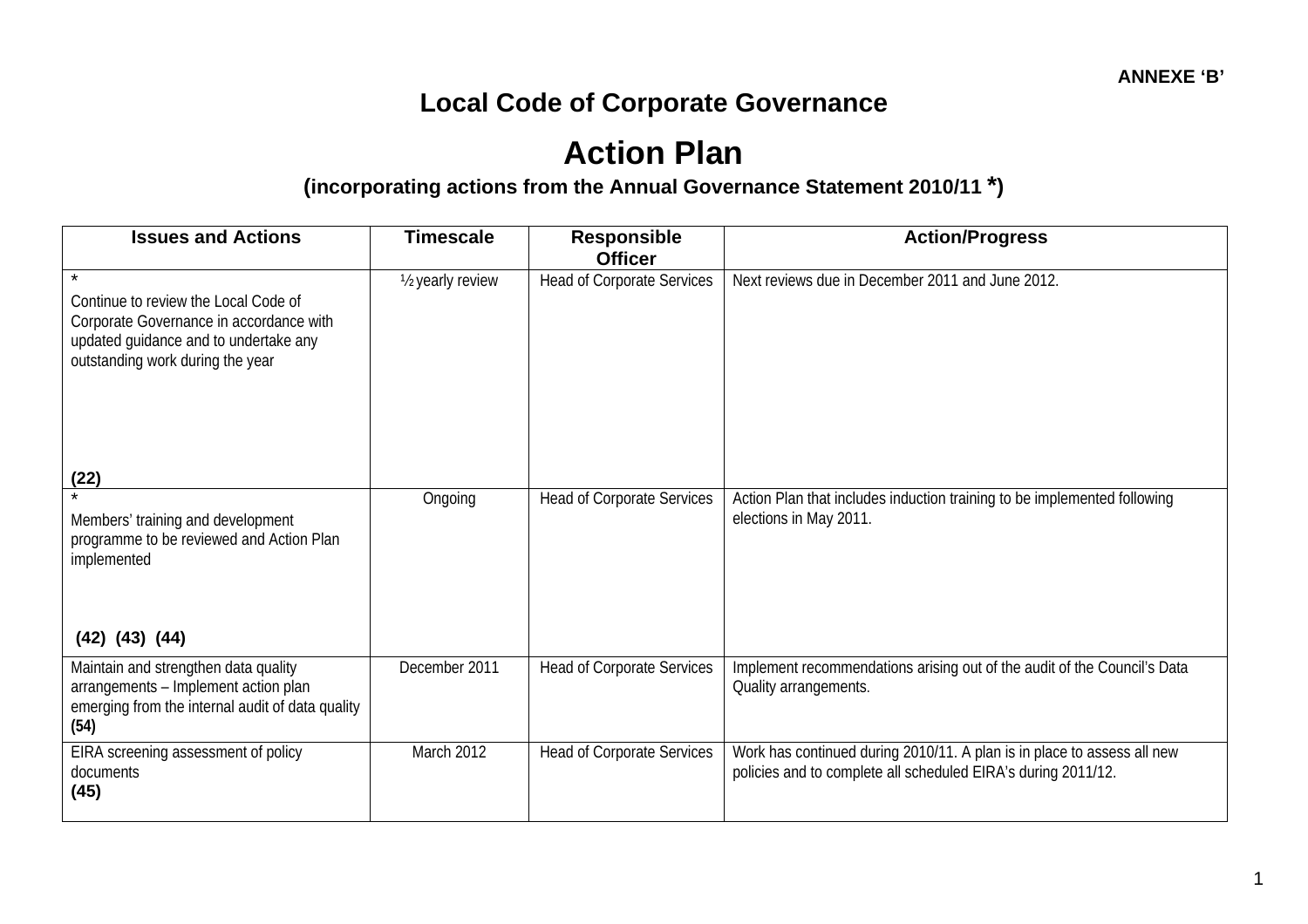| <b>Issues and Actions</b>                                                                                                                                                       | <b>Timescale</b> | Responsible<br><b>Officer</b>                                 | <b>Action/Progress</b>                                                                                                                               |
|---------------------------------------------------------------------------------------------------------------------------------------------------------------------------------|------------------|---------------------------------------------------------------|------------------------------------------------------------------------------------------------------------------------------------------------------|
| Service Access Review<br>(5)                                                                                                                                                    | March 2012       | All Heads of Service<br>Lead by Head of Corporate<br>Services | A service access review will be completed that looks at the channels at which<br>our customers access Council services                               |
| Overview and Scrutiny Committee to review<br>arrangements and develop an annual Action<br>Plan                                                                                  | March 2012       | <b>Head of Corporate Services</b>                             | Annual focus session to be held on 29th June 2011 with Officers and Members<br>on to establish 2011/12 work programme.                               |
| (28)                                                                                                                                                                            |                  |                                                               |                                                                                                                                                      |
| Review Officer Code of Conduct when<br>National Guidelines issued                                                                                                               | March 2012       | <b>Head of Corporate Services</b>                             | Consultation document has been provided and Council has submitted a formal<br>response. Awaiting national guidelines to determine any further action |
| (21)                                                                                                                                                                            |                  |                                                               |                                                                                                                                                      |
| Adopt Revised Member Code of Conduct<br>when legislation introduced<br>(21)                                                                                                     | March 2012       | <b>Head of Corporate Services</b>                             | Response to consultation document has been approved and submitted by Full<br>Council.                                                                |
| Maintain and strengthen current partnership<br>arrangements - Implement action plan<br>emerging from the internal audit of partnership<br>working<br>$(3)$ $(18)$ $(19)$ $(27)$ | March 2012       | <b>Head of Corporate Services</b>                             | Monitor action plan emerging from the internal audit of partnership working.                                                                         |
| Implement any actions emerging from the<br>Localism Bill 2010 that impact on the<br>Governance agenda.<br>(52)                                                                  | March 2012       | <b>Head of Corporate Services</b>                             | Regular briefings to be prepared on the Localism Bill 2010 and any actions will<br>be flagged and brought to the attention of Officers and Members.  |
| Awareness raising to ensure more<br>effective complaint resolution at first stage<br>(32)                                                                                       | March 2012       | <b>Head of Corporate Services</b>                             | Continue to pursue effective complaint resolution at the earliest opportunity.                                                                       |
| Continuing review of all Council Services<br>(7)                                                                                                                                | March 2012       | All Heads of Service<br>Lead by Head of Corporate<br>Services | Continue to review all Council Services and to look for opportunities to<br>improve these.                                                           |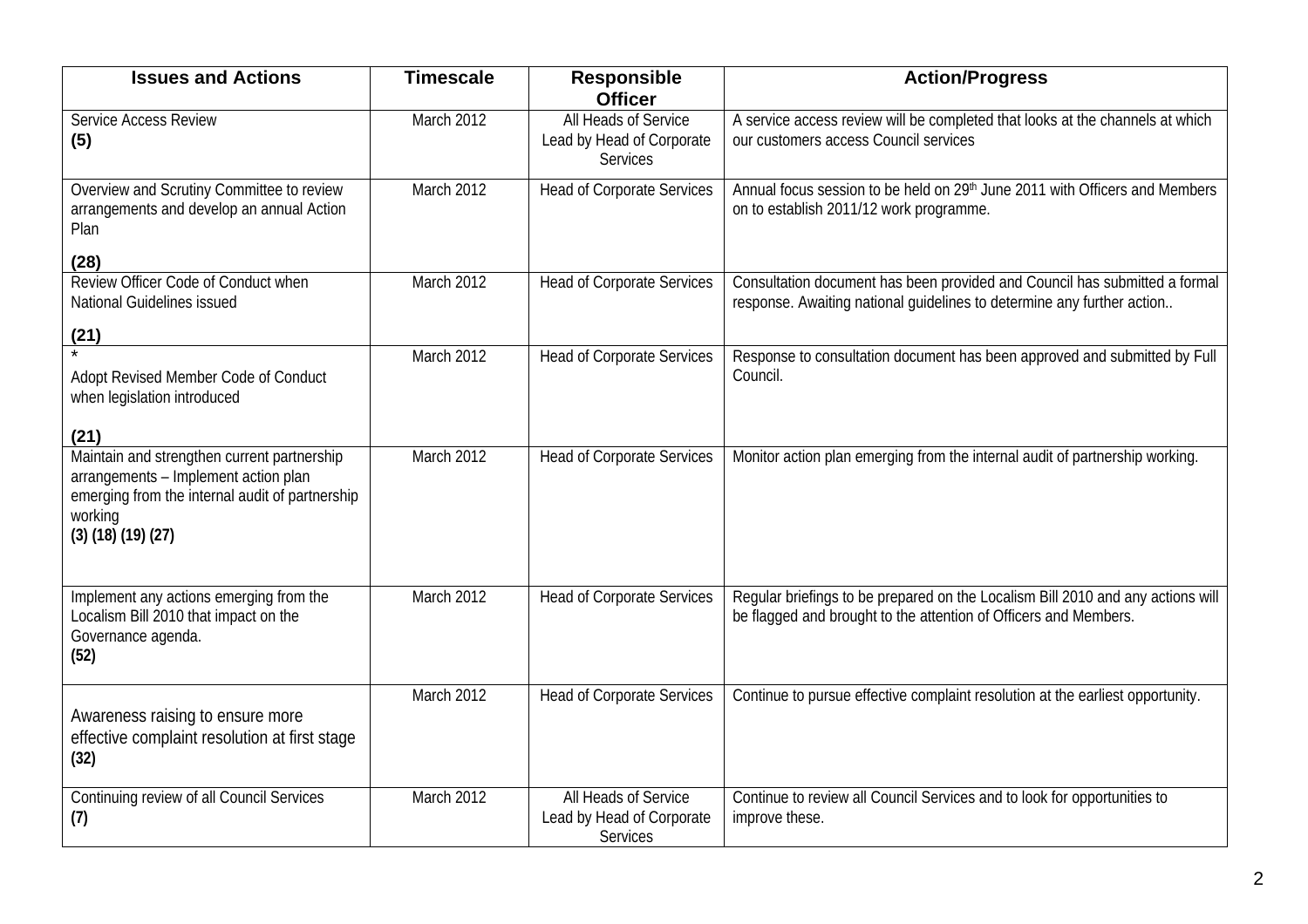| <b>Issues and Actions</b>                                                                                                            | Timescale  | <b>Responsible</b><br><b>Officer</b> | <b>Action/Progress</b>                                                                               |
|--------------------------------------------------------------------------------------------------------------------------------------|------------|--------------------------------------|------------------------------------------------------------------------------------------------------|
| Peer Review of the Audit Sub-Committee to be<br>undertaken and refresher training for all<br>Members of the audit committee.<br>(31) | March 2012 | <b>Head of Corporate Services</b>    | Peer review to be undertaken along with refresher training for all members of<br>the audit committee |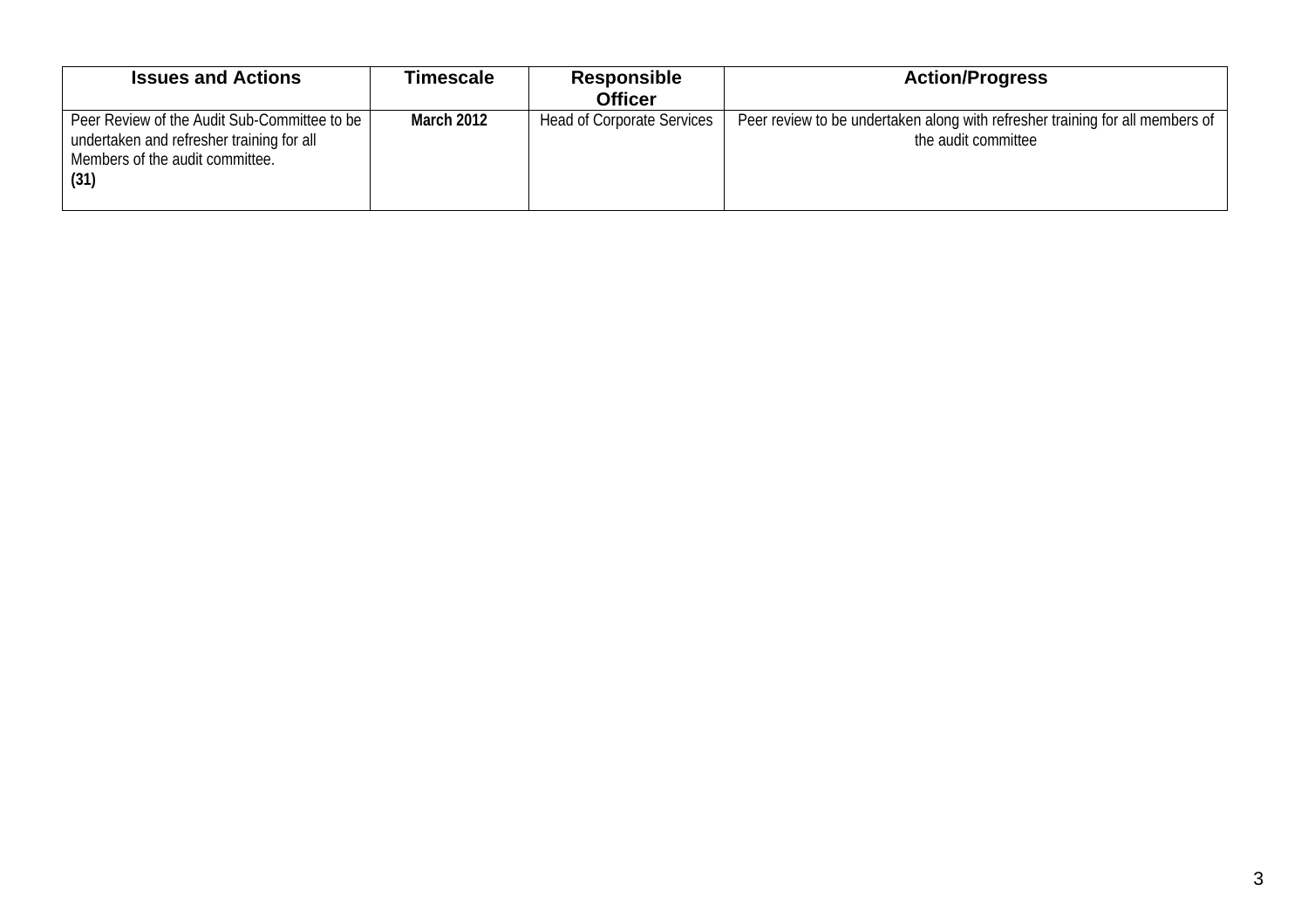## **Actions completed from the 2009/10 Local Code of Corporate Governance Action Plan**

| <b>Issues and Actions</b>                                                                                                                                                                                                                                                                                                                                                    | <b>Timescale</b> | <b>Responsible</b><br><b>Officer</b>                                           | <b>Action/Progress</b>                                                                                                                                                                                                                                                                                                                                                                                                                                                                                                  |
|------------------------------------------------------------------------------------------------------------------------------------------------------------------------------------------------------------------------------------------------------------------------------------------------------------------------------------------------------------------------------|------------------|--------------------------------------------------------------------------------|-------------------------------------------------------------------------------------------------------------------------------------------------------------------------------------------------------------------------------------------------------------------------------------------------------------------------------------------------------------------------------------------------------------------------------------------------------------------------------------------------------------------------|
| Ensure that we continue to manage<br>performance effectively, by the development of<br>the Council's performance management<br>system and review of the performance<br>management arrangements following the<br>removal of the National Indicator set by the<br>Government and the establishment of one<br>suite of performance data to report on from<br>April 2011<br>(16) | March 2010       | <b>Head of Corporate Services</b>                                              | Completed<br>Quarterly performance reports are presented to policy committees that outline<br>levels of performance by exception and comparisons with other Councils,<br>where appropriate. The reports will recommend actions to address any areas<br>of under performance.<br>Performance reporting arrangements have been reviewed in respect of the<br>refreshed Corporate Plan which was approved by members in March 2011.<br>The one suite of performance data will be captured and reported from April<br>2011. |
| Ensure that the Council recognises more<br>clearly its duty to promote equality and<br>opportunity - to deliver the key actions under<br>the Corporate Equality and Fairness Scheme<br>Action Plan that includes the completion of<br>Equality Impact Risk Assessments (EIRA) on<br>Council policies<br>$(45)$ $(52)$                                                        | March 2011       | <b>Head of Corporate Services</b>                                              | Completed<br>The Council will consider an Annual Report on progress made on the<br>Council's Equality & Fairness Scheme in June 2011.<br>This includes an Action Plan that looks to maintain our progress against the<br>'Achieving' status and continues to address the emerging issues arising from<br>the implementation of the Equalities Act 2010.                                                                                                                                                                 |
| Maintain and strengthen current partnership<br>arrangements - Research options available to<br>develop a Good Practice Protocol for<br>partnership working<br>$(3)$ $(18)$ $(19)$ $(27)$                                                                                                                                                                                     | March 2011       | Head of Corporate Services/<br>Head of Community &<br><b>Planning Services</b> | Completed<br>We have strong partnership working through the COMPACT and the SDP<br>along with good partnership working in other areas. We have undertaken an<br>audit of partnership arrangements in October 2010 and have taken a report to<br>Council with our plans for implementing the recommendations put forward as<br>part of this audit.                                                                                                                                                                       |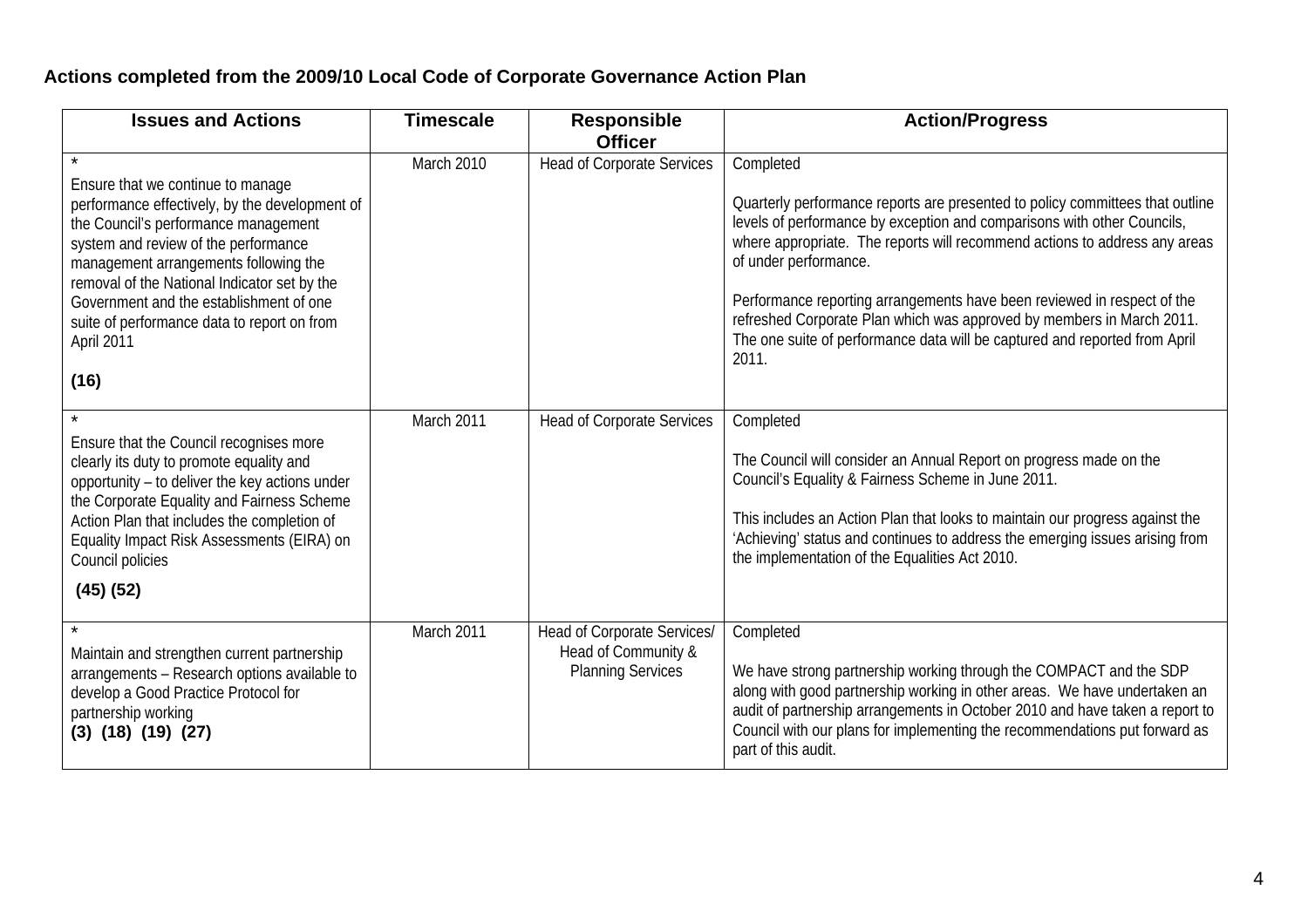| <b>Issues and Actions</b>                                                           | <b>Timescale</b> | <b>Responsible</b><br><b>Officer</b>            | <b>Action/Progress</b>                                                                                                                                                                                                                                                                   |
|-------------------------------------------------------------------------------------|------------------|-------------------------------------------------|------------------------------------------------------------------------------------------------------------------------------------------------------------------------------------------------------------------------------------------------------------------------------------------|
| Support development of Community / Parish<br>Plans                                  | March 2011       | Head of Community &<br><b>Planning Services</b> | Completed                                                                                                                                                                                                                                                                                |
| (3)                                                                                 |                  |                                                 | Ongoing support for Plans. Community Partnership Officer continues to<br>provide support to Parish Councils who are at different stages of progress.                                                                                                                                     |
| Implementation of an Action Plan to undertake                                       | March 2011       | <b>Head of Corporate Services</b>               | Completed                                                                                                                                                                                                                                                                                |
| the outcomes of the Place Survey                                                    |                  |                                                 | The Place Survey has been removed by Central Government.                                                                                                                                                                                                                                 |
| $(17)$ $(50)$                                                                       |                  |                                                 |                                                                                                                                                                                                                                                                                          |
| Financial Regulations to be reviewed and<br>Contract Procedure Rules to be reviewed | March 2011       | <b>Head of Corporate Services</b>               | <b>Partially Completed</b>                                                                                                                                                                                                                                                               |
| (12)                                                                                |                  |                                                 | A key investment priority for the Northgate Partnership is to upgrade<br>procurement and the processes around it, mainly stemming from the upgrade<br>of the Financial Management (Agresso) System. The Contract Procedure<br>Rules have been updated and agreed by Council in May 2011. |
| Abolition of the statutory ethical framework                                        | May 2011         | <b>Head of Corporate Services</b>               | Completed                                                                                                                                                                                                                                                                                |
| (21)                                                                                |                  |                                                 | A report will be submitted to Full Council on the recommended adoption of a<br>voluntary Code of Conduct to address the abolition.                                                                                                                                                       |
| $\star$                                                                             | January 2011     | <b>Head of Corporate Services</b>               | Completed                                                                                                                                                                                                                                                                                |
| Create a scheme for responding to petitions<br>received                             |                  |                                                 | Council approved a Petition Scheme on 20/5/10, becoming effective on<br>15/6/10, and an electronic scheme was implemented from December 2010.                                                                                                                                            |
| (52)                                                                                |                  |                                                 |                                                                                                                                                                                                                                                                                          |